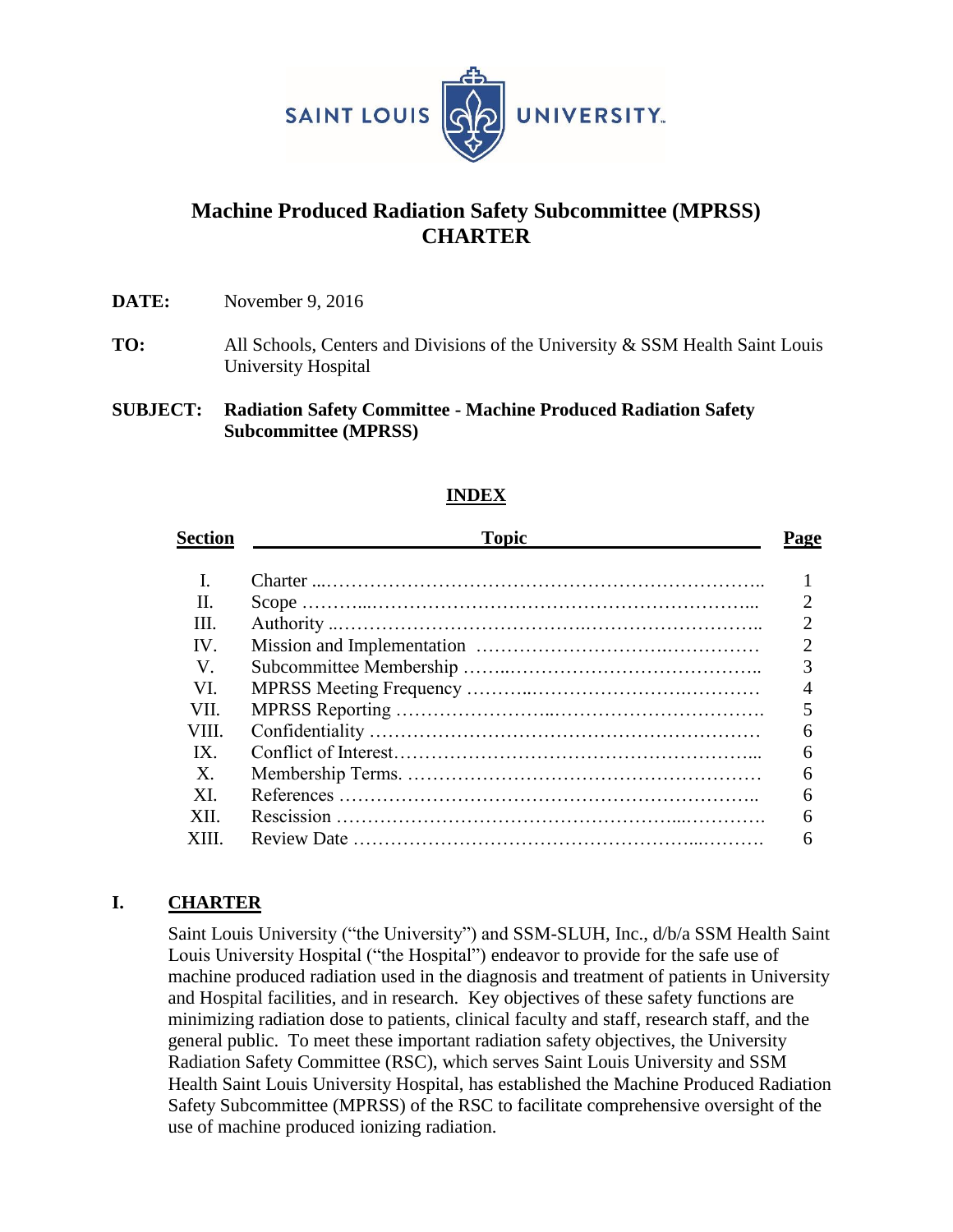## **II. SCOPE OF CHARTER**

This charter applies to all clinical and research units of the University and the Hospital where machine produced ionizing radiation is used. It extends to physicians, including residents, students, nurses, technologists and other clinical and research staff.

## **III. AUTHORITY**

The President of the University has conferred upon the Vice President for Medical Affairs the authority to appoint a Radiation Safety Committee (RSC) inclusive of a MPRSS for the University. The RSC Chairperson reports to the University President through the Vice President for Medical Affairs and to the Hospital senior management. The MPRSS Chairperson reports to the Vice President for Medical Affairs through the Radiation Safety Committee. The authority to comprehensively review and approve, or disapprove, all radiation safety aspects of clinical and research uses of machine produced ionizing radiation are vested in the MPRSS. The MPRSS also serves as a technical resource for the radiation safety program involving machine produced radiation, including but not limited to:

- 1. The review, approval and oversight of specific radiation safety procedures, policies, manuals, and other documents intended to serve as tools in implementing the MPRSS radiation safety program.
- 2. Review of personnel radiation dose reports exceeding As Low As Reasonably Achievable (ALARA) thresholds of monitored individuals potentially exposed to machine produced radiation. This responsibility does not extend to NRC licensed materials.
- 3. Radiation safety education relevant to machine produced radiation.
- 4. X-ray, fluoroscopy and all other x-ray machine purchases, including accelerators.

The MPRSS is empowered to develop all of the necessary review tools and documents essential to facilitate review and education functions.

## **IV. MISSION & IMPLEMENTATION**

The MPRSS serves as the technical resource for the University and the Hospital machine (device) produced ionizing radiation used for diagnostic imaging, therapeutic and research purposes. Specific functions include:

- **A. Equipment Procurement Review:** Review planned x-ray, fluoroscope, accelerator and other ionizing radiation equipment purchases for the University and the Hospital.
- **B. Patient Dose Review:** Review of systematic approaches to facilitate documentation and review of radiation doses imparted to patients undergoing fluoroscopic procedures within the scope of available technologies. At a minimum, this shall include documentation of fluoroscopy beam on-time for procedures involving fluoroscopic examination, or other readily available parameters deemed more appropriate by the MPRSS.
- **C. Physician Training, Education and Credentialing:** Oversee implementation of a physician training and education program, including credentialing, to assure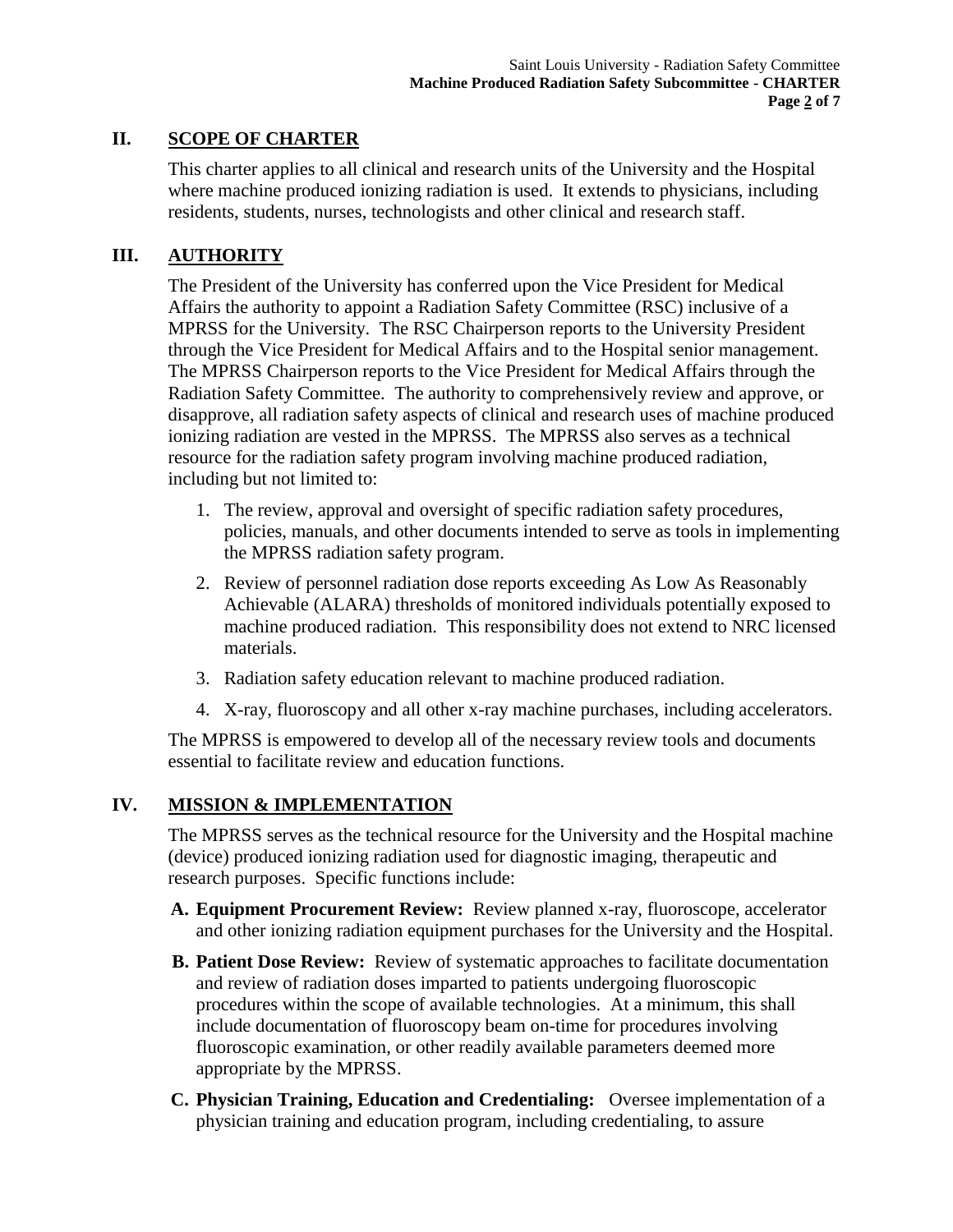minimum competency in radiation safety principles in the use of fluoroscope equipment, with an emphasis on patient safety. This training shall be applicable to all physicians operating fluoroscopy equipment, including house staff, residents and medical students.

- **D. Nursing, Technical and Other Clinical Support Training:** Assure provision of initial and annual radiation safety training of nursing, technical and other clerical support staff and students working in the vicinity of machine produced radiation.
- **E. ALARA Report Reviews:** Review ALARA reports for worker radiation doses exceeding ALARA investigational thresholds; make recommendations as necessary to facilitate reduction in radiation work doses as applicable.
- **F. Best Practices:** Assure the implementation of best practices consistent with recommendations of the American College of Radiology (ACR), Radiological Society of North America (RSNA), the American Association of Physicists in Medicine (AAPM), the Food and Drug Administration (FDA), the Joint Commission, the Accreditation Association for Ambulatory Health Care (AAAHC) and other applicable accrediting agencies to obtain the best image quality with the lowest possible radiation dose and that in all cases assure that the risk of radiation induced injury is minimized.
- **G. Machine Safety and Compliance:** Assure that radiation producing machines are compliant with applicable safety and regulatory standards.
- **H. Personnel Protection:** Assure that lead aprons and other shields are tested regularly for radiation penetration and leakage and are in compliance with applicable safety and regulatory standards.
- **I. Machine Produced Ionizing Radiation Safety Policies:** Review and approve new or updated institutional policies on radiation protection matters involving machine produced radiation.
- **J. Communication:** Assure the distribution and communication of machine produced ionizing radiation safety policies, bulletins, and other documents to applicable University and Hospital clinical and research units, including University and Hospital senior management.

## **V. SUBCOMMITTEE MEMBERSHIP**

Appointments shall be made to the MPRSS by the University Vice President for Medical Affairs. Hospital members may be recommended by the Hospital Senior Management. At least three members of the MPRSS (inclusive of the RSO) shall have dual appointments, serving also on the RSC.

**A. Selection of Membership:** Membership shall include, but is not limited to, the following positions from the specified areas:

## **1. Administration**

- a. School of Medicine Administration
- b. Hospital Administration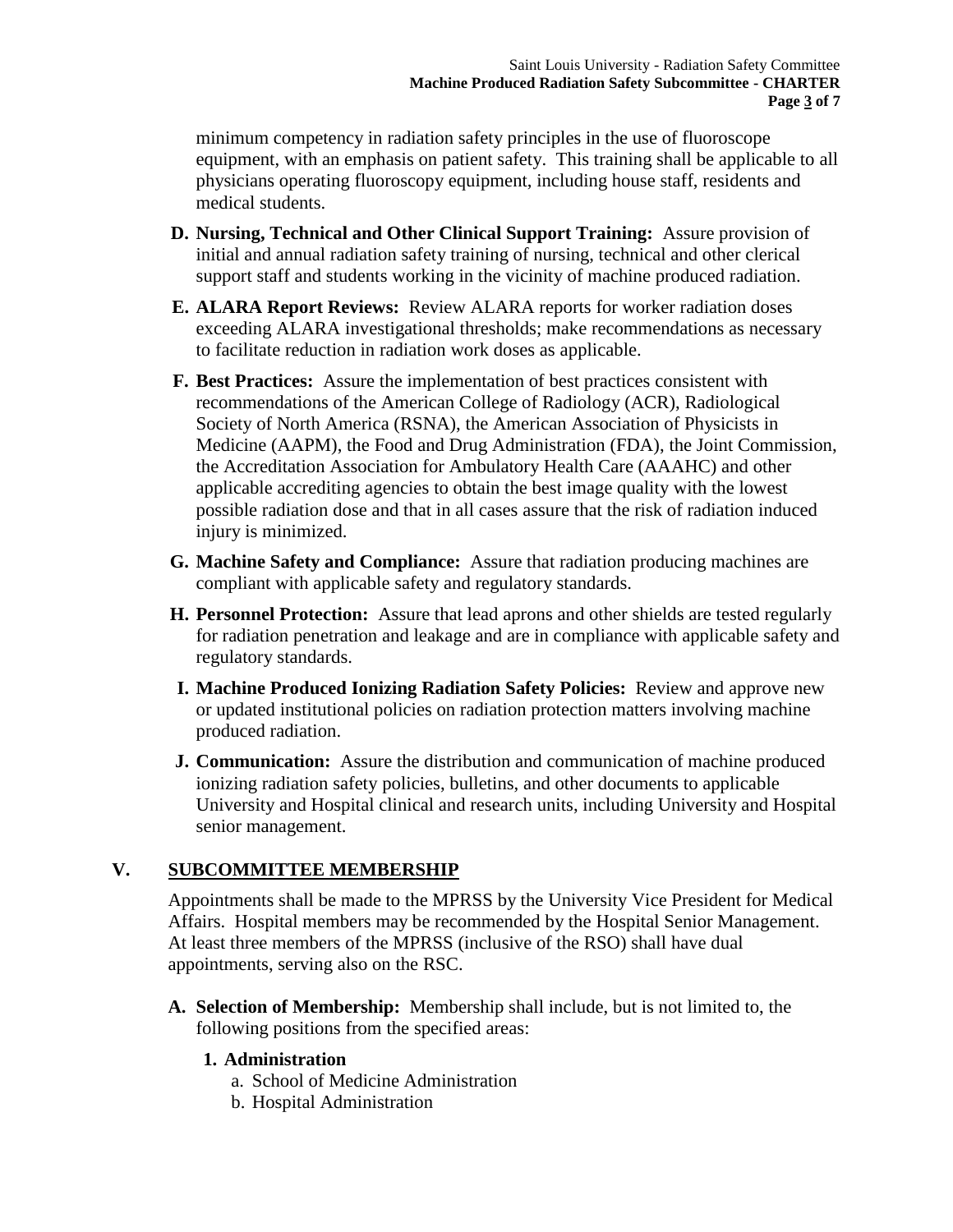#### **2. Clinical Departments - Technical Management (Hospital)**

a. Senior Manager Imaging Services (Alternate: Manager, Radiation Medicine)

- b. Manager, Cardiology Invasive Procedures
- c. Director of Operating Room (OR)

## **3. Clinical Departments and Specialties (University) -** *(Representation by Department Chairperson or Division Director (or their designee) is required).*

- a. Cardiology Division *(Dept. of Int. Med.)*
- b. Gastroenterology and Hepatology, Division *(Dept. of Int. Med.)*
- c. Nephrology, Divison of *(Dept. of Int. Med.)*
- d. Neurology, Department of
- e. Neurosurgery, Department of
- f. Orthopaedic Surgery, Department of
- g. Pulmonology, Critical Care and Sleep Medicine, Division of *(Dept. of Int. Med.)*
- h. Radiation Medicine, Department of
- i. Radiology, Department of (Chairman)
- j. Radiology Computed Tomography (CT)
- k. Radiology Interventional Radiologist (IR)
- l. Surgery, Trauma Surgery, Division of (Dept. of Surgery)

m.Surgery – Vascular Surgery, Division of (Dept. of Surgery)

- **4. Clinical Engineering (Hospital)** Manager
- **5. Radiation Medicine (University) -** Chief Medical Physicist
- **6. Safety Office (Hospital)**  Hospital Safety Officer
- **7. University Office of Environmental Health and Safety**
	- a. Radiation Safety Officer
	- b. Associate Radiation Safety Officer
- **B. Other ad hoc Members/Consultants:** Additional individuals with technical expertise or relevant institutional responsibility will be utilized as consultants or ad hoc members of the committee on an as-needed basis.
- **C. Chairperson and Vice Chairperson:** The Vice President for Medical Affairs shall appoint the MPRSS Chairperson and Vice Chairperson. The Vice Chairperson shall be selected from among the members to fulfill the role of Acting Chairperson if the Chairperson is not available.
- **D. Alternate MPRSS Members:** Under some circumstances alternate MPRSS members may be appointed for certain MPRSS members. Alternate members may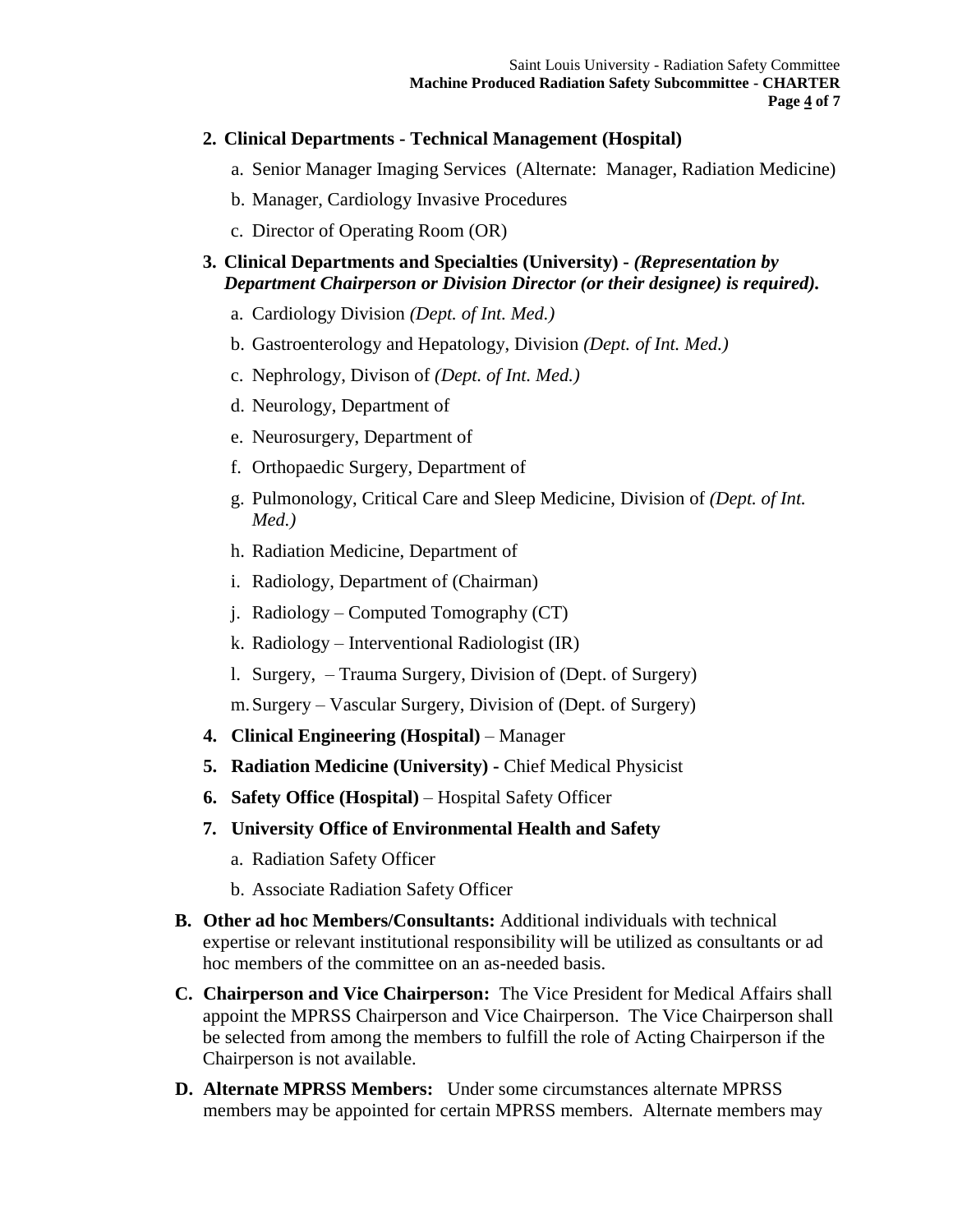attend all MPRSS meetings, but only have voting privileges when the Primary MPRSS member that they represent is absent from the meeting.

## **VI. MPRSS MEETING FREQUENCY**

- **A. Regular Meetings**: Meetings are scheduled at least quarterly to facilitate ongoing development and updates of the Machine Produced Ionizing Radiation Safety Program, timely review of ALARA reports, patient doses, IRB protocols, equipment acquisitions and to conduct other committee business.
- **B. Ad hoc Meetings**: To enhance expeditious review of research protocol application submissions or resubmissions between regularly scheduled meetings, including human research protocols, ad hoc meetings will be scheduled as practical, taking into consideration MPRSS membership availability.
- **C. Cancellation of Regular Meetings**: In the event there is no subcommittee business to discuss, the regularly scheduled MPRSS meeting may be cancelled prior to the meeting. Notwithstanding cancellation of a regularly scheduled meeting, ad hoc meetings will be scheduled if needed.
- **D.** Quorum: A quorum is required in order to conduct routine committee business. In order to establish a quorum:
	- **1.** The number of committee members present must equal at least six.
	- **2.** The Committee Chairperson or Vice Chairperson must be present.
	- **3.** The Radiation Safety Officer, or his designee, must be present.
	- **4.** A University Management representative must be present.
	- **5.** A Hospital Management representative must be present.
- **E. Electronic Mail Balloting/Voting:** The MPRSS may implement an electronic mail (Email) ballot procedure when it is necessary to act on matters between subcommittee meetings. Decisions made via Email ballot shall be discussed and ratified during the next regular meeting. These Email ballot decisions do not constitute a meeting.

## **VII. MPRSS REPORTING**

- **A. Meeting Minutes:** Minutes of the MPRSS Meetings shall be provided to the MPRSS Membership, the RSC, the University's Vice President for Medical Affairs and Hospital Senior Management.
- **B. Annual Reports:** Annual Reports regarding the MPRSS issues during the year shall be provided to the RSC, the Vice President for Medical Affairs, and Hospital senior management.

## **VIII. CONFIDENTIALITY**

Each member of the Machine Produced Radiation Safety Subcommittee will adhere to a written confidentiality agreement.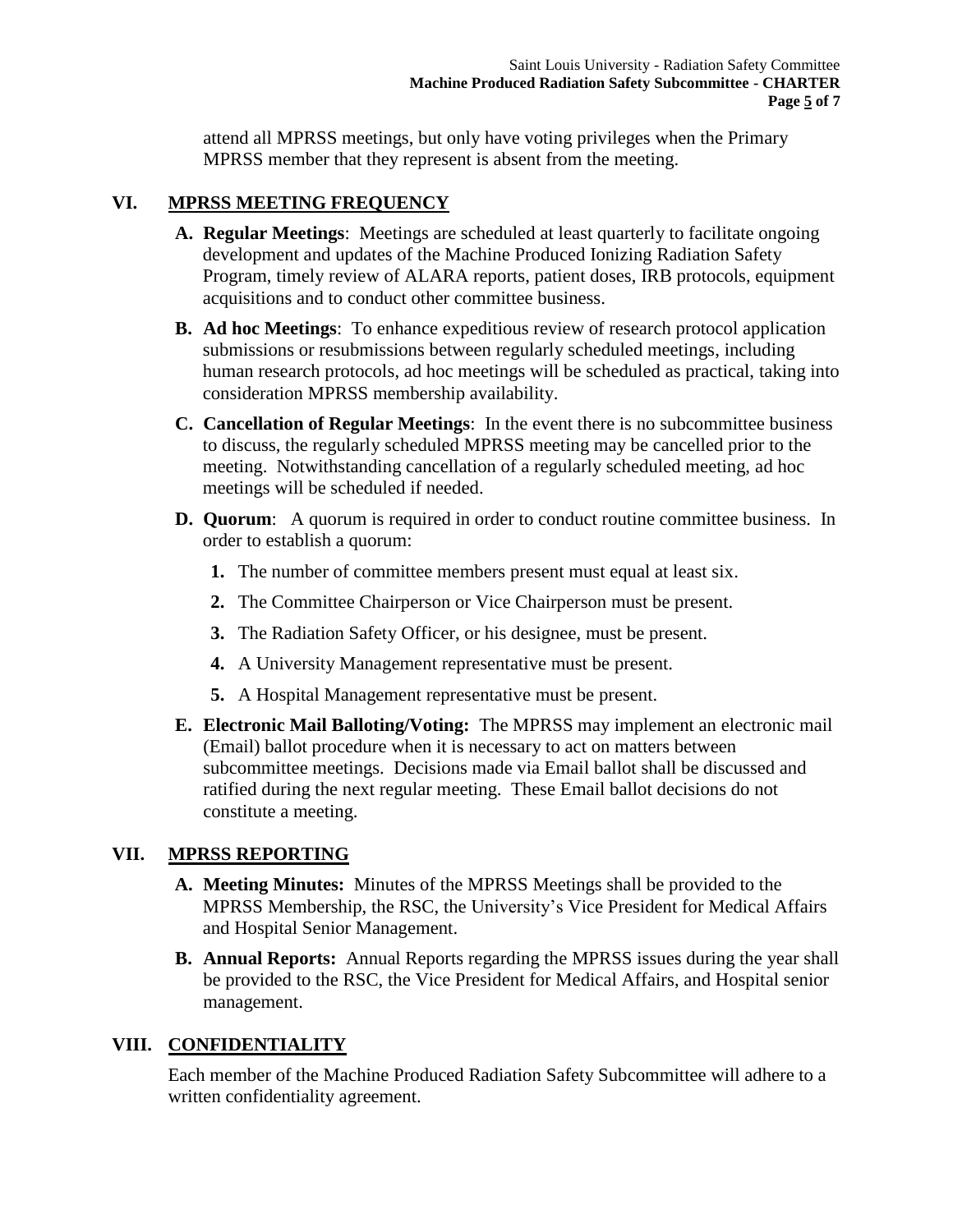## **IX. CONFLICT OF INTEREST**

Each member of the MPRSS is subject to the provisions of applicable University and/or Hospital Conflict of Interest Policies.

## **X. MEMBERSHIP TERMS**

Appointments to the MPRSS shall generally be for three-year renewable terms.

## **XI. REFERENCES**

- **1.** University Policy on Radiation Safety Committee (RSC) dated September 3, 2015 and approved on September 10, 2015; [http://www.slu.edu/Documents/research/Research\\_Home/Policies/RadiationSafety](http://www.slu.edu/Documents/research/Research_Home/Policies/RadiationSafetyCommitteePolicy2015Sept10.pdf) [CommitteePolicy2015Sept10.pdf](http://www.slu.edu/Documents/research/Research_Home/Policies/RadiationSafetyCommitteePolicy2015Sept10.pdf)
- **2.** American College of Radiology White Paper on Radiation Dose in Medicine, 2007: [http://www.acr.org/~/media/ACR/Documents/PDF/QualitySafety/Radiation%20Saf](http://www.acr.org/~/media/ACR/Documents/PDF/QualitySafety/Radiation%20Safety/WhitePaperRadiationDose.pdff) [ety/WhitePaperRadiationDose.pdff](http://www.acr.org/~/media/ACR/Documents/PDF/QualitySafety/Radiation%20Safety/WhitePaperRadiationDose.pdff)
- **3.** Food and Drug Administration (FDA):
	- A. Fluoroscopy: [http://www.fda.gov/Radiation-](http://www.fda.gov/Radiation-EmittingProducts/RadiationEmittingProductsandProcedures/MedicalImaging/MedicalX-Rays/ucm115354.htm#benefitsrisks)[EmittingProducts/RadiationEmittingProductsandProcedures/MedicalImaging/](http://www.fda.gov/Radiation-EmittingProducts/RadiationEmittingProductsandProcedures/MedicalImaging/MedicalX-Rays/ucm115354.htm#benefitsrisks) [MedicalX-Rays/ucm115354.htm#benefitsrisks](http://www.fda.gov/Radiation-EmittingProducts/RadiationEmittingProductsandProcedures/MedicalImaging/MedicalX-Rays/ucm115354.htm#benefitsrisks)
	- B. Medical Imaging: [http://www.fda.gov/Radiation-](http://www.fda.gov/Radiation-EmittingProducts/RadiationEmittingProductsandProcedures/MedicalImaging/MedicalX-Rays/default.htm)[EmittingProducts/RadiationEmittingProductsandProcedures/MedicalImaging/](http://www.fda.gov/Radiation-EmittingProducts/RadiationEmittingProductsandProcedures/MedicalImaging/MedicalX-Rays/default.htm) [MedicalX-Rays/default.htm](http://www.fda.gov/Radiation-EmittingProducts/RadiationEmittingProductsandProcedures/MedicalImaging/MedicalX-Rays/default.htm)
	- C. Computed Tomography (CT): [http://www.fda.gov/Radiation-](http://www.fda.gov/Radiation-EmittingProducts/RadiationEmittingProductsandProcedures/MedicalImaging/MedicalX-Rays/ucm115317.htm)[EmittingProducts/RadiationEmittingProductsandProcedures/MedicalImaging/](http://www.fda.gov/Radiation-EmittingProducts/RadiationEmittingProductsandProcedures/MedicalImaging/MedicalX-Rays/ucm115317.htm) [MedicalX-Rays/ucm115317.htm](http://www.fda.gov/Radiation-EmittingProducts/RadiationEmittingProductsandProcedures/MedicalImaging/MedicalX-Rays/ucm115317.htm)
	- D. Mammography: [http://www.fda.gov/Radiation-](http://www.fda.gov/Radiation-EmittingProducts/RadiationEmittingProductsandProcedures/MedicalImaging/MedicalX-Rays/ucm115355.htm)[EmittingProducts/RadiationEmittingProductsandProcedures/MedicalImaging/](http://www.fda.gov/Radiation-EmittingProducts/RadiationEmittingProductsandProcedures/MedicalImaging/MedicalX-Rays/ucm115355.htm) [MedicalX-Rays/ucm115355.htm](http://www.fda.gov/Radiation-EmittingProducts/RadiationEmittingProductsandProcedures/MedicalImaging/MedicalX-Rays/ucm115355.htm)
- **4.** The Joint Commission Sentinel Event Alert, Issue 47, August 24, 2011: [https://www.jointcommission.org/sea\\_issue\\_47/](https://www.jointcommission.org/sea_issue_47/)
- **5.** FDA Initiative to Reduce Unnecessary Radiation Exposure from Medical Imaging, February 2010: [http://www.fda.gov/Radiation-](http://www.fda.gov/Radiation-EmittingProducts/RadiationSafety/RadiationDoseReduction/ucm199994.htm)[EmittingProducts/RadiationSafety/RadiationDoseReduction/ucm199994.htm](http://www.fda.gov/Radiation-EmittingProducts/RadiationSafety/RadiationDoseReduction/ucm199994.htm)

## **XII. RECISSION**

None

## **XIII. REVIEW DATE**

This charter will be reviewed every 3 years or as-needed. In all cases, Federal and state requirements take precedence over particular provisions of this charter.